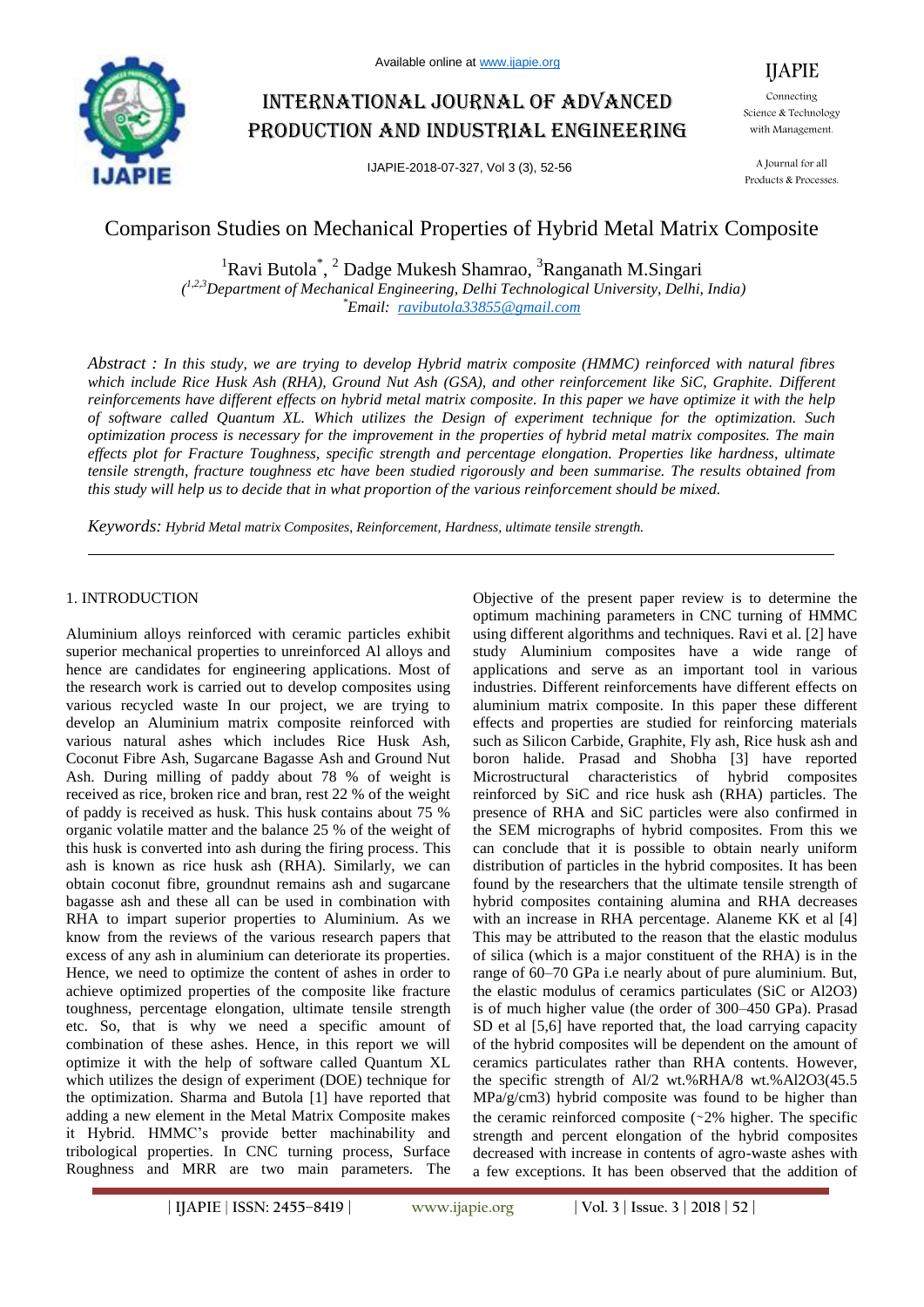lightweight reinforcements reduces the density of the hybrid composites. Boopathi et al. [7] have observed an increasing trend in the hardness of composite with increase in weight fraction of reinforcements. They observed maximum hardness for Al/10 wt.% SiC/10 wt.% fly ash hybrid composites. Low values of hardness and strength are preferred to improve the machinability of composites. Alaneme et al. [8] have investigated the hardness of HAMCs reinforced with ceramics particles and agro waste ashes (RHA) and observed decrease in hardness value with increase in RHA contents. The four types of composites were developed: AI, AII, AIII, and AIV having weight ratio of RHA and alumina as 0:10, 2:8, 3:7 and 6:4 respectively to evaluate variation of hardness with RHA contents. The results show that the hardness of AII, AIII, AIV hybrid composite decreased by a fraction of 4.58%, 8.14% and 10.94%, respectively, in comparison with the single reinforced composite (AI). Chawla and Shen [9], the direct strengthening arises as a result of the addition of harder and stiffer reinforcements in the soft matrix. Due to presence of hard phase in the composites, the applied load is transferred from the matrix to the reinforcement through the interface. The increase in reinforcement fraction or decrease in particle size increases the amount of in direct strengthening due to increase in dislocation density. Tiwary et al. [10] Aluminium alloys reinforced with natural ash exhibit superior mechanical properties to unreinforced Al alloys. To develop an Aluminium matrix composite reinforced with various natural ashes which includes Rice Husk Ash and Ground Nut Ash. In this paper these different effects and properties are studied for reinforcing materials such as natural ashes which include Rice Husk Ash (RHA), and Groundnut Shell Ash (GSA) Properties like hardness, ultimate tensile strength, fracture toughness etc have been studied.

#### 2. DATA AND ANALYSIS **2.1 Design of Experiments**

## Design experiments can be used to systematically investigate the process or product variables that influence product quality. After you identify the process conditions and product components that influence product quality, you can direct improvement efforts to enhance a product's manufacturability, reliability, quality, and field performance Well-designed experiments can produce significantly more information and often require fewer runs than haphazard or

unplanned experiments. For example, if there is an interaction between two input variables, be sure to include both variables in your design rather than doing a "one factor at a time" experiment. An interaction occurs when the effect of one input variable is influenced by the level of another input variable. Designed experiments are often carried out in four phases: planning, screening, optimization, and verification.

## **2.2 Planning**

Careful planning can help you avoid problems that can occur during the execution of the experimental plan. For example, personnel, equipment availability, funding, and the mechanical aspects of your system may affect your ability to complete the experiment. The preparation required before beginning experimentation depends on the problem. These are following. Define the problem, Define the objective. , Develop an experimental plan that will provide meaningful information.

## **2.3 Screening**

Screening reduces the number of variables by identifying the key variables that affect product quality. This reduction allows you to focus process improvement efforts on the really important variables, or the "vital few." Screening may also suggest the "best" or optimal settings for these factors, and indicate whether or not curvature exists in the responses. Then, you can use optimization methods to determine the best settings and define the nature of the curvature.

## **2.4 Optimization**

After you have identified the "vital few" by screening, you need to determine the "best" or optimal values for these experimental factors. Optimal factor values depend on the process objective. For example, you may want to maximize process yield or reduce product variability. • Factorial Designs Overview describes methods for designing and analyzing general full factorial designs.

## **2.5 Verification**

Verification involves performing a follow-up experiment at the predicted "best" processing conditions to confirm the optimization results. For example, you may perform a few verification runs at the optimal settings, and then obtain a confidence interval for the mean response.

#### 3. RESULT AND DISCUSSION

#### **3.1 Main effect plots**

When performing a statistical analysis, one of the simplest graphical tools at our disposal is a Main Effects Plot. This plot shows the average outcome for each value of each variable, combining the effects of the other variables as if all variables were independent. The main effects plot displays the means for each group within a categorical variable. DOE creates the main effects plot by plotting the means for each value of a categorical variable. A line connects the points for each variable. Look at the line to determine whether a main effect is present for a categorical variable. In the design of experiments and analysis of variance, a main effect is the effect of an independent variable on a dependent variable averaging across the levels of any other independent variables.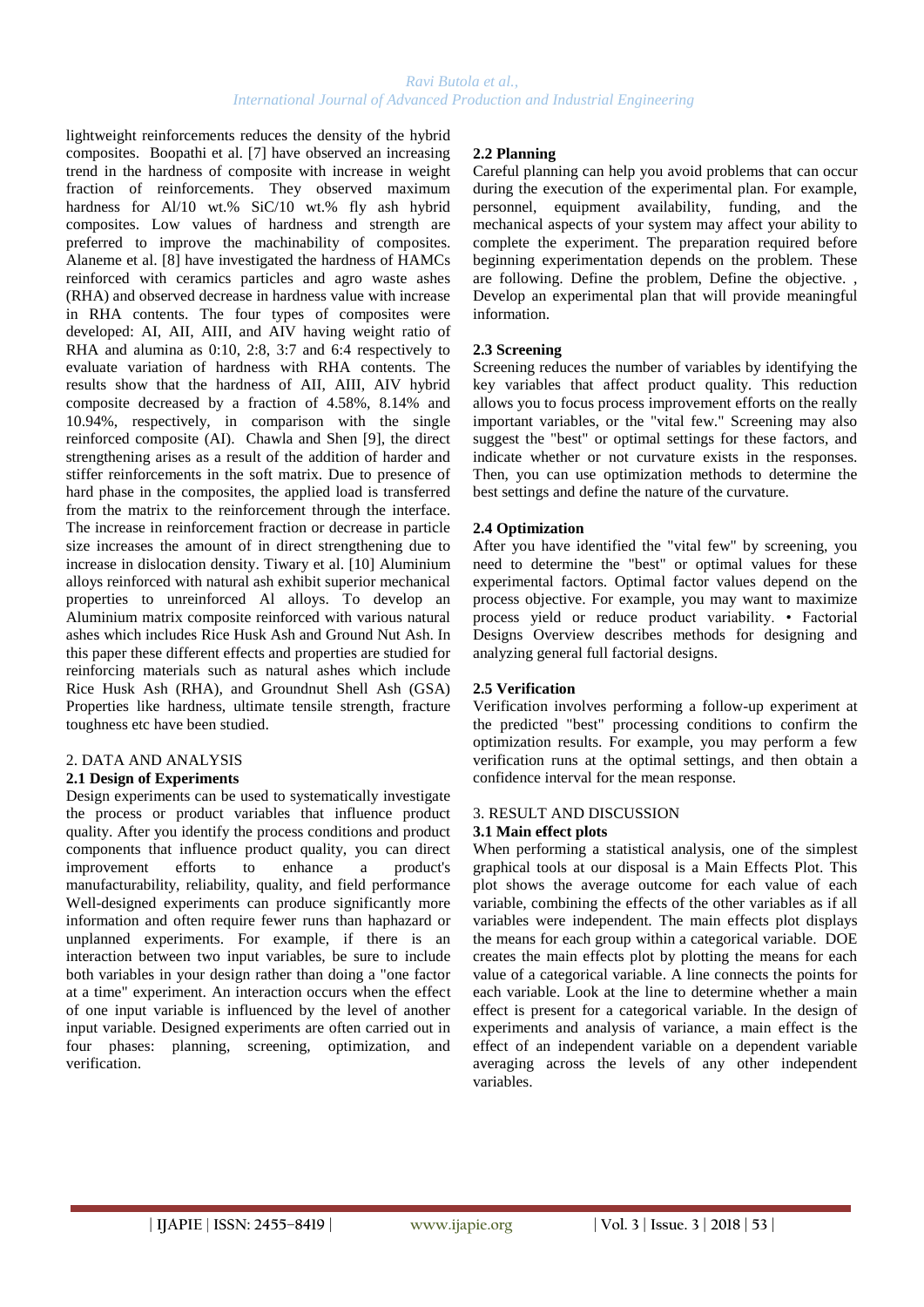## **Quantum XL Main Effects Plot**

**Regression sheet: Regression** Response: uts Y-Hat



Fig 1: Shows main effect plot of variations of ultimate tensile strength vs varying %age composition of GSA and SIC

## **Quantum XL Main Effects Plot**

**Regression sheet: Regression Response: % Elongation Y-Hat** 



Fig 2: Shows main effect plot of variations of percentage elongation vs varying %age composition of SIC and GSA

## **Quantum XL Main Effects Plot**

**Rearession sheet: Rearession** Response: Fracture Toughness Y-Hat



Fig 3: Shows main effect plot of variations of fracture toughness vs varying %age composition of SIC and GSA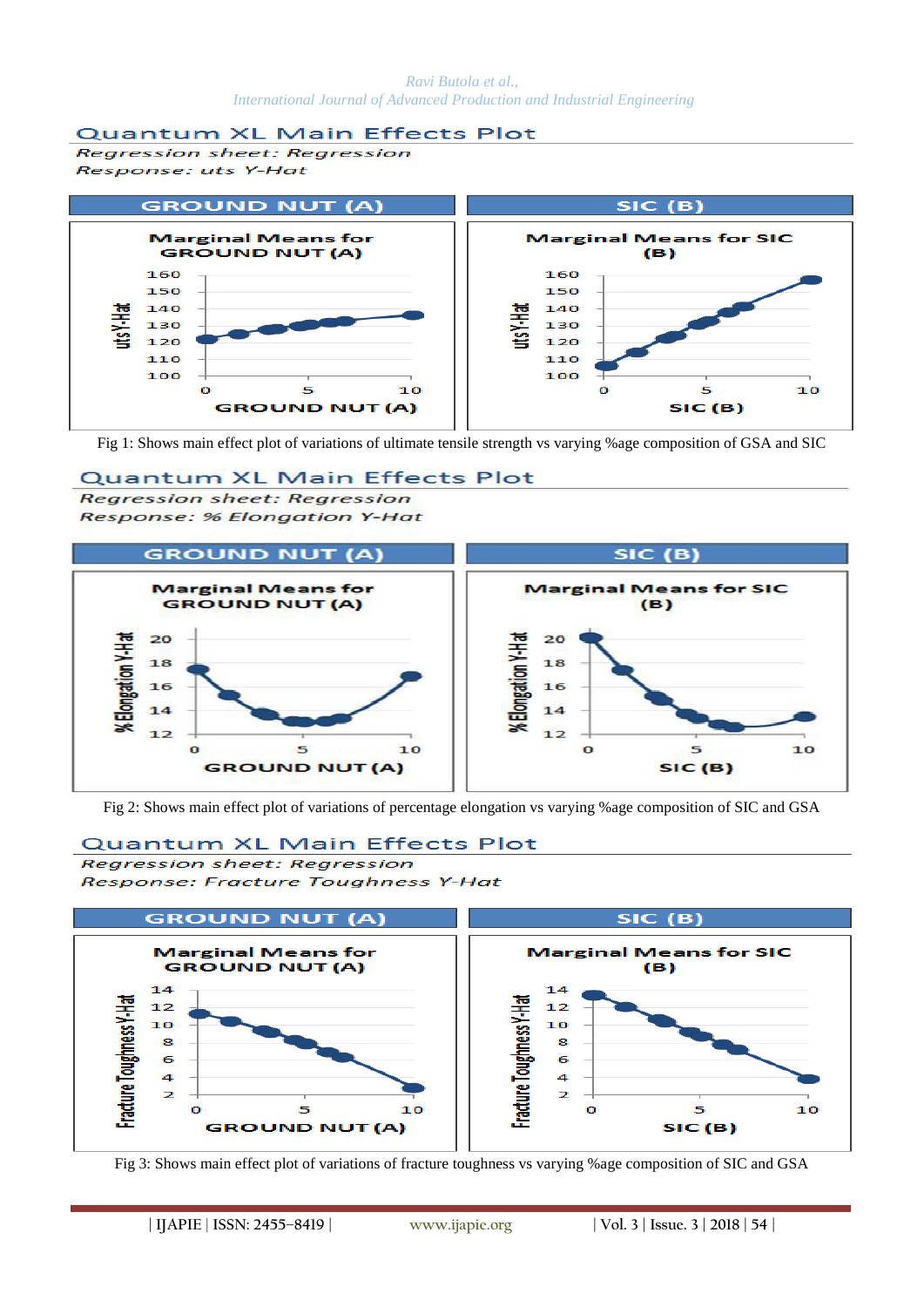

Fig 4**:** Shows main effect plot of variations of ultimate tensile strength vs varying %age composition of graphite and RHA

## **3.2 Interaction plots**

We have used an interaction plot to show how the relationship between one factor and a continuous response depends on the value of the second factor. This plot displays means for the levels of one factor on the x-axis and a separate line for each level of another factor. The lines are evaluated to understand how the interactions affect the relationship between the factors and the response. There are 2 conditions in an interaction plot and they are if lines are parallel then there is no interaction occurs. If lines are intersecting then an interaction occurs. The more non parallel the lines are, the greater the strength of the interaction.

#### **3.3 RHA and Graphite v/s Vickers Hardness***:*

As shown in both the graphs below, the interaction between Rice Husk and Graphite for Vickers Hardness and UTS is quite weak and that can be concluded by the nonintersecting lines:-







Fig 6**:** Interaction plot of Hardness vs Graphite

#### 4. CONCLUSION

The conclusion derived by this investigation about the main effects plot of various reinforcement on the mechanical properties of hybrid metal matrix composite has been studied.

- 1. The context of factorial designs and regression models to distinguish main effects from interaction effects.
- 2. When the line is horizontal (parallel to the xaxis), there is no main effect present and the response mean is the same across all factor levels.
- 3. When the line is not horizontal, there is a main effect present. The response mean is not the same across all factor levels. The steeper the slope of the line the greater the magnitude of the main effects.
- 4. In an interaction plot and they are if lines are parallel then, there is no interaction occurs. If lines are intersecting then an interaction occurs. The more non parallel the lines are, the greater the strength of the interaction.